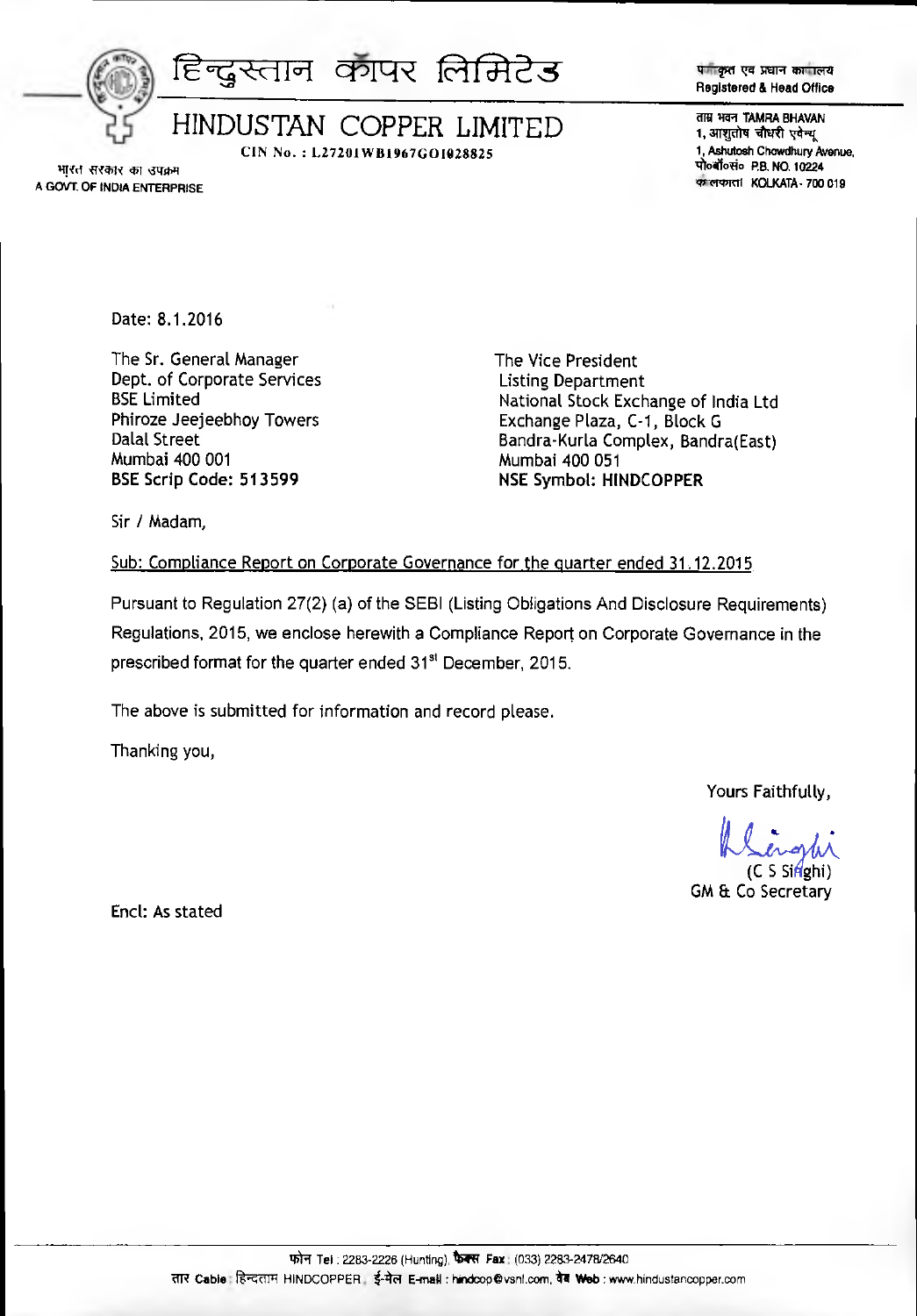## ANNEXURE I

## Format to be submitted by listed entity on quarterly basis

1. Name of Listed Entity: Hindustan Copper Ltd.

2. Quarter ending: 31" December, 2015

| I.                   |                              | <b>Composition of Board of Directors</b> |                                                                                                 |                                                                    |           |                                                                                                                                                               |                                                                                                                                                                                    |                                                                                                                                                                                                      |
|----------------------|------------------------------|------------------------------------------|-------------------------------------------------------------------------------------------------|--------------------------------------------------------------------|-----------|---------------------------------------------------------------------------------------------------------------------------------------------------------------|------------------------------------------------------------------------------------------------------------------------------------------------------------------------------------|------------------------------------------------------------------------------------------------------------------------------------------------------------------------------------------------------|
| Title<br>(Mr.<br>Ms) | Name of the<br>Director      | PAN * & DIN                              | Category<br>(Chairperson/<br><b>Executive/Non-</b><br>Executive/<br>independent/<br>Nominee) ** | Date of<br>Appointme<br>nt in the<br>current<br>term<br>/cessation | Tenure*** | No of<br>Directorship<br>in listed<br>entities<br>including<br>this listed<br>entity<br>(Refer<br>Regulation<br>$25(1)$ of<br>Listing<br><b>Regulations</b> ) | Number of<br>memberships in<br>Audit/<br>Stakeholder<br>Committee(s)<br>including this<br>listed entity<br>(Refer<br><b>Regulation 26(1)</b><br>of Listing<br><b>Regulations</b> ) | No of post of<br>Chairperson in<br>Audit/<br>Stakeholder<br>Committee held in<br>listed entities<br>including this<br>listed entity<br>(Refer Regulation<br>26(1) of Listing<br><b>Regulations</b> ) |
| Mr                   | Kailash Dhar<br>Diwan        | PAN-<br>ACWPD2874M<br>DIN-01829545       | Executive/<br>Chairman-cum-<br>Managing Director                                                | 14/09/2007                                                         | NA        | One                                                                                                                                                           | Nil                                                                                                                                                                                | Nil                                                                                                                                                                                                  |
| Mr                   | Anupam<br>Anand              | PAN-<br>ACWPA5259P<br>DIN-02752767       | Executive/<br>Director<br>(Personnel)                                                           | 05/08/2009                                                         | <b>NA</b> | One                                                                                                                                                           | One                                                                                                                                                                                | Nil                                                                                                                                                                                                  |
| Mr.                  | Subhendra<br>Nanda           | PAN-<br>ACOPN3574C<br>DIN-06608867       | Executive/<br>Director<br>(Operations)                                                          | 06/05/2013                                                         | NA        | One                                                                                                                                                           | Nil                                                                                                                                                                                | Nil                                                                                                                                                                                                  |
| Mr.                  | V.V.<br>Venugopal<br>Rao     | PAN-<br>ABMPV7383G<br>DIN-02950920       | Executive/<br>Director (Finance)                                                                | 10/09/2013                                                         | NA        | One                                                                                                                                                           | One                                                                                                                                                                                | Nil                                                                                                                                                                                                  |
| Mr.                  | Sanjay Kumar<br>Bhattacharya | PAN-<br>ADBPB6460F<br>DIN-07276836       | Executive/<br>Director (Mining)                                                                 | 15/09/2015                                                         | <b>NA</b> | One                                                                                                                                                           | Nil                                                                                                                                                                                | Nil                                                                                                                                                                                                  |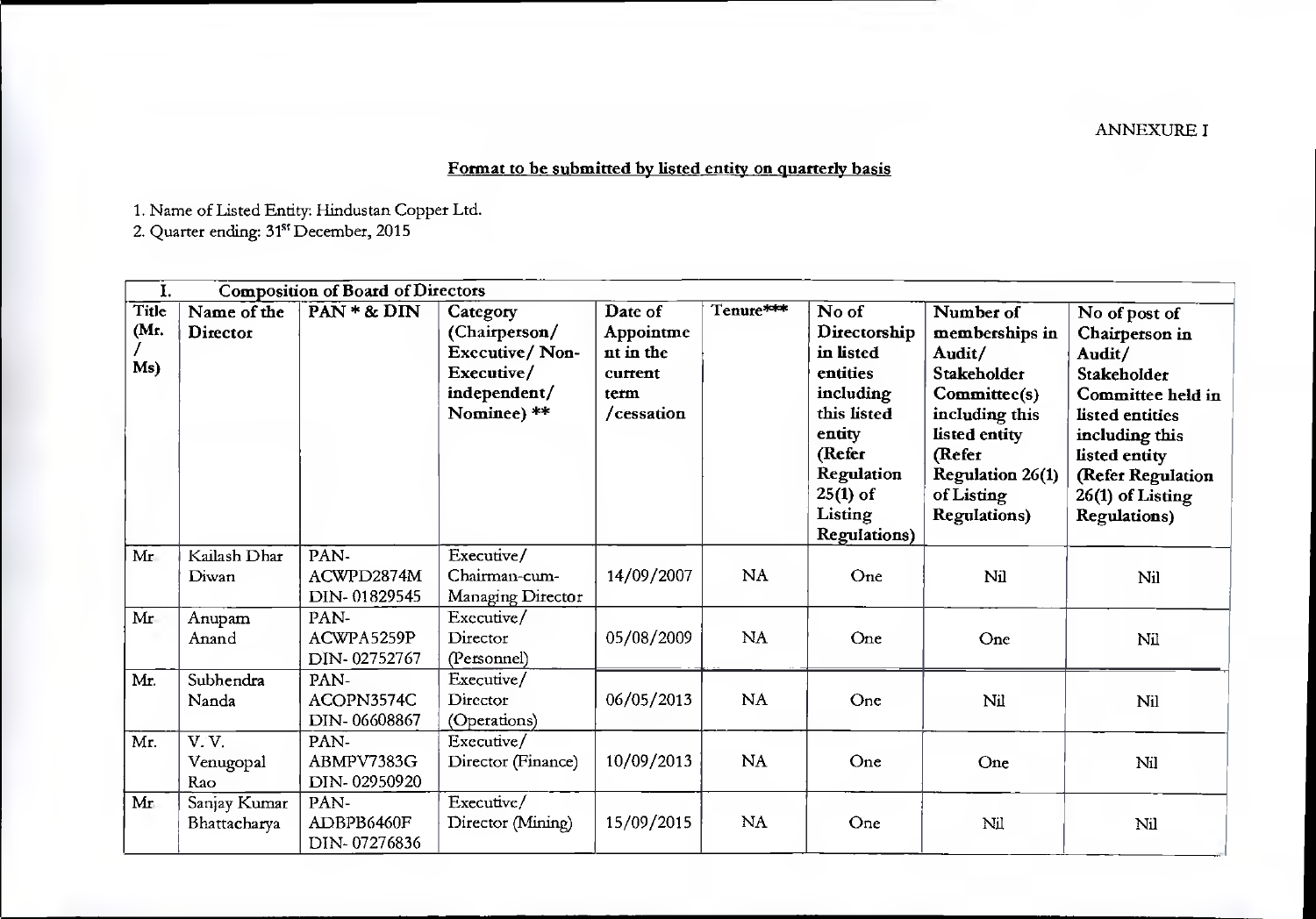| Mrs. | Sujata Prasad     | PAN-         | Non-Executive  |            |            |       |       |     |
|------|-------------------|--------------|----------------|------------|------------|-------|-------|-----|
|      |                   | AHSPP9283D   | /Govt. Nominee | 30/04/2013 | <b>NA</b>  | Four  | Three | Nil |
|      |                   | DIN-06587461 | Director       |            |            |       |       |     |
| Mr   | Nikunja Bihari    | PAN-         | Non-Executive/ |            |            |       |       |     |
|      | Dhal              | ABRPD7060M   | Govt. Nominee  | 14/09/2015 | NA         | One   | Nil   | Nil |
|      |                   | DIN-01710101 | Director       |            |            |       |       |     |
| Mrs. | <b>Bulbul Sen</b> | PAN-         | Non-Executive/ |            |            |       |       |     |
|      |                   | AASPS9035K   | Independent    | 19/03/2013 | 18/03/2016 | Two   | One   | Two |
|      |                   | DIN-06561386 | Director       |            |            |       |       |     |
| Mr.  | Dr. Upendra       | PAN-         | Non-Executive/ |            |            |       |       |     |
|      | Dutta             | ADEPC2097E   | Independent    | 22/10/2013 | 21/10/2016 | One   |       |     |
|      | Choubey           | DIN-00153988 | Director       |            |            |       | Nil   | One |
|      |                   |              |                |            |            |       |       |     |
| Mr.  | Ashok Kumar       | PAN-         | Non-Executive/ |            |            |       |       |     |
|      | Singh             | AFWPS8308G   | Independent    | 22/10/2013 | 21/10/2016 | Two   | One   | Nil |
|      |                   | DIN-00907683 | Director       |            |            |       |       |     |
| Mrs. | Simantini Jena    | PAN-         | Non-Executive/ |            |            |       |       |     |
|      |                   | ACRPJ6937E   | Independent    | 17/11/2015 | 16/11/2018 | One   | Nil   | Nil |
|      |                   | DIN-07346980 | Director       |            |            |       |       |     |
| Mr.  | Hemant            | PAN-         | Non-Executive/ |            |            |       |       |     |
|      | Mehtani           | ACVPM3453C   | Independent    | 17/11/2015 | 16/11/2018 | One   | Nil   | Nil |
|      |                   | DIN-02875561 | Director       |            |            |       |       |     |
| Mr.  | Dileep Raj        | PAN-         | Non-Executive/ |            |            |       |       |     |
|      | Singh             | AAVPC7061J   | Independent    | 01/12/2015 | 30/11/2018 | Three | Two   | Nil |
|      | Chaudhary         | DIN-00269508 | Director       |            |            |       |       |     |
| Mr.  | Niranjan Pant     | PAN-         | Non-Executive/ |            |            |       |       |     |
|      |                   | AAXPP0529N   | Independent    | 01/12/2015 | 30/11/2018 | One   | Nil   | Nil |
|      |                   | DIN-00229550 | Director       |            |            |       |       |     |

\* PAN number of any director would not be displayed on the website of Stock Exchange

\*\* Category of directors means executive/non-executive/independent/Nominee. if a director fits into more than one category write all categories separating them with hyphen

\*\*\* to be filled only for Independent Director. Tenure would mean total period from which Independent director is serving on Board of directors of the listed entity in continuity without any cooling off period.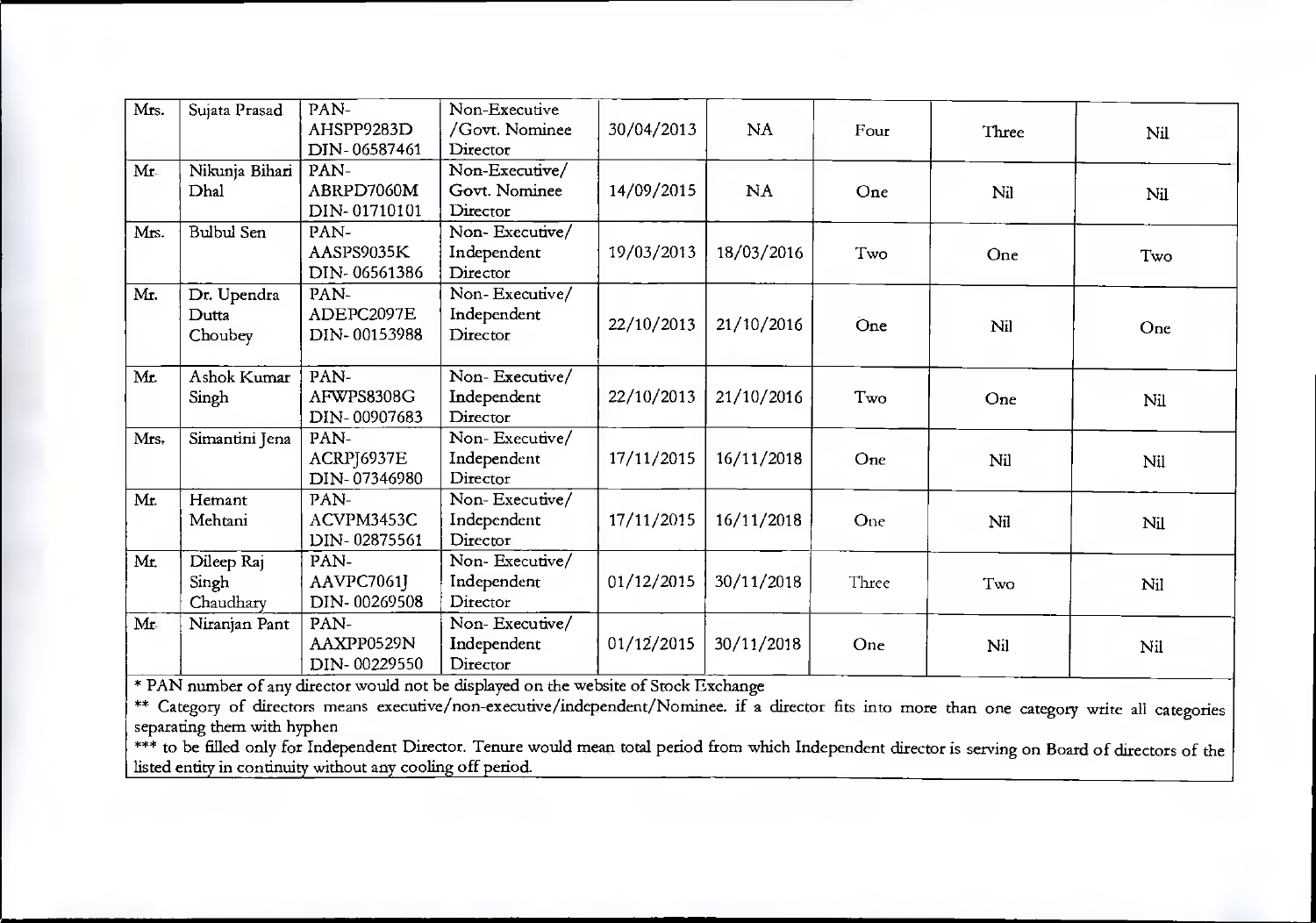| <b>Name of Committee</b>                       | <b>Composition of Committees</b><br>Name of Committee members | Category (Chairperson/Executive/Non- |  |  |
|------------------------------------------------|---------------------------------------------------------------|--------------------------------------|--|--|
|                                                |                                                               | Executive/independent/Nominee) *     |  |  |
| 1. Audit Committee                             | Dr. Upendra Dutta Choubey - Chairman                          | Non-Executive/ Independent Director  |  |  |
|                                                | Smt. Bulbul Sen-Member                                        | Non-Executive/Independent Director   |  |  |
|                                                | Shri Ashok Kumar Singh - Member                               | Non-Executive/Independent Director   |  |  |
| 2. Nomination & Remuneration<br>Committee      | Shri Ashok Kumar Singh- Chairman                              | Non-Executive/Independent Director   |  |  |
|                                                | Dr. Upenda Dutta Choubey- Member                              | Non-Executive/Independent Director   |  |  |
|                                                | Smt. Bulbul Sen-Member                                        | Non-Executive/Independent Director   |  |  |
| 3. Risk Management Committee(if<br>applicable) | Shir Subhendra Nanda- Chairman                                | Executive/Director (Operations)      |  |  |
|                                                | Shri Anupam Anand- Member                                     | Executive/Director (Personnel)       |  |  |
|                                                | Shri V. V. Venugopal Roa- Member                              | Executive/ Director (Finance)        |  |  |
|                                                | Shri Dilip Mahajan, Head of Commercial-<br>Member             | NA                                   |  |  |
|                                                | Shri Santosh Sharma, Head of<br>Operations- Member            | NA                                   |  |  |
| 4. Stakeholders Relationship<br>Committee'     | Smt. Bulbul Sen-Chairperson                                   | Non-Executive/Independent Director   |  |  |
|                                                | Shri Anupam Anand- Member                                     | Executive/ Director (Personnel)      |  |  |
|                                                | Shri V. V. Venugopal Roa-Member                               | Executive/ Director (Finance)        |  |  |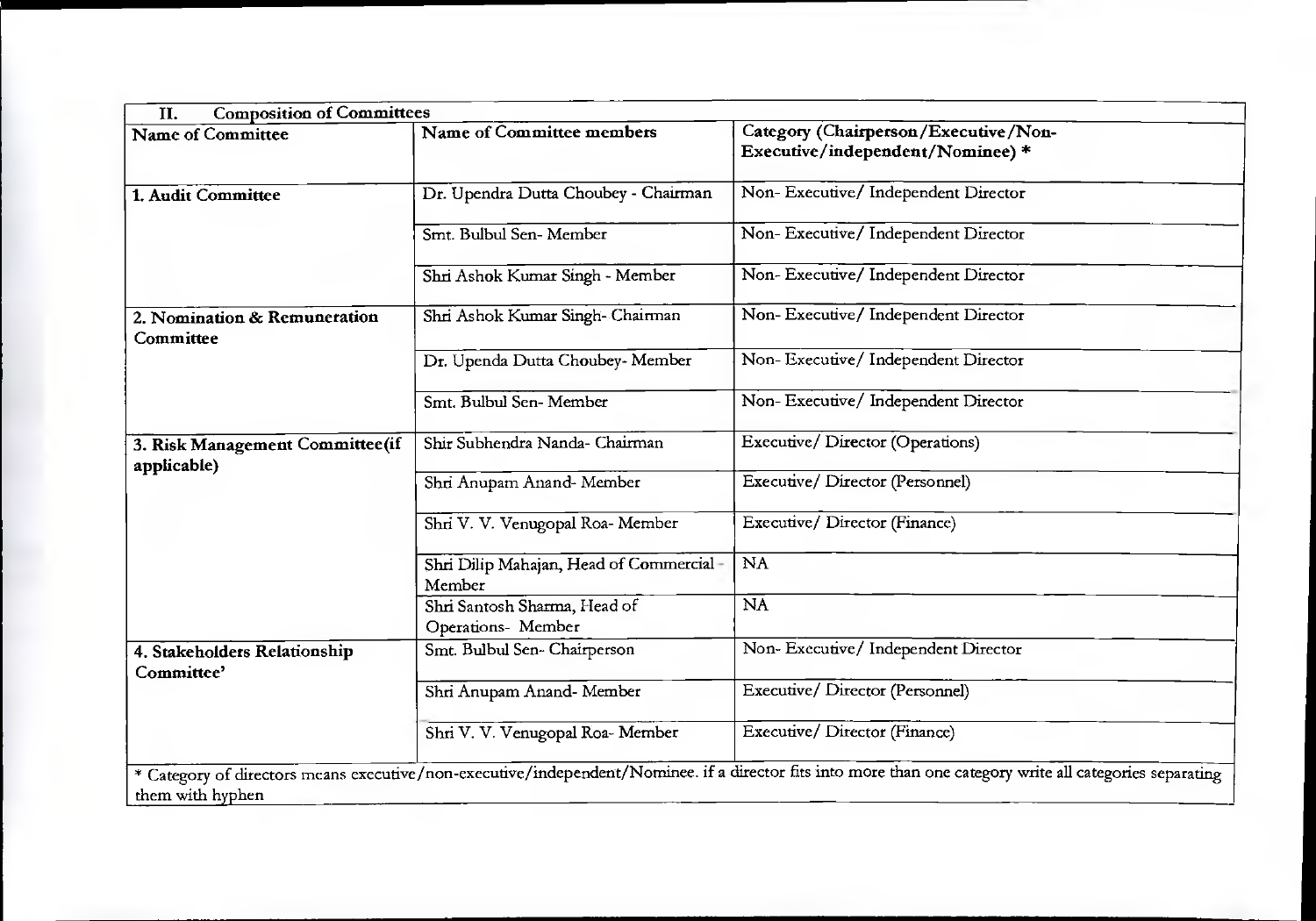| Meeting of Board of Directors<br>III. |                                                  |                                             |
|---------------------------------------|--------------------------------------------------|---------------------------------------------|
| Date(s) of Meeting (if any) in the    | $\frac{1}{1}$ Date(s) of Meeting (if any) in the | Maximum gap between any two consecutive (in |
| previous quarter                      | relevant quarter                                 | number of days)                             |
| $11th$ August, 2015                   | $6th$ November, 2015                             | 87 days                                     |
|                                       | $+23rd$ December, 2015                           | 46 days                                     |

| <b>Meeting of Committees</b><br>IV.                    |                                                |                                                                                                                                       |                                                                  |
|--------------------------------------------------------|------------------------------------------------|---------------------------------------------------------------------------------------------------------------------------------------|------------------------------------------------------------------|
| Date(s) of meeting of the<br>committee in the relevant | Whether requirement of<br>Quorum met (details) | Date(s) of meeting of the<br>committee in the previous                                                                                | Maximum gap between any two<br>consecutive meetings in number of |
| quarter                                                |                                                | quarter                                                                                                                               | $d$ avs*                                                         |
| $6th$ November, 2015                                   | Yes (Three out of three)                       | 11 <sup>th</sup> August, 2015                                                                                                         | $87 \text{ days}$                                                |
|                                                        |                                                |                                                                                                                                       |                                                                  |
|                                                        |                                                | * This information has to be mandatorily be given for audit committee, for rest of the committees giving this information is optional |                                                                  |

| <b>Related Party Transactions</b>                                                   |                                                   |
|-------------------------------------------------------------------------------------|---------------------------------------------------|
| <b>Subject</b>                                                                      | Compliance status (Yes/No/NA) refer note<br>below |
| Whether prior approval of audit committee obtained                                  | NΑ                                                |
| Whether shareholder approval obtained for material RPT                              | ΝA                                                |
| Whether details of RPT entered into pursuant to omnibus approval have been reviewed | NA                                                |
| by Audit Committee                                                                  |                                                   |

Note

- 1. In the column "Compliance Status", compliance or non-compliance may be indicated by Yes/No/N.A. For example, if the Board has been composed in accordance with the requirements of Listing Regulations, "Yes" may be indicated. Similarly, in case the Listed Entity has no related party transactions, the words "N.A." may be indicated.
- 2. If status is "No" details of non-compliance may be given here.

| <i>Affirmations</i>                                                                                                                   |  |
|---------------------------------------------------------------------------------------------------------------------------------------|--|
| 1 The composition of Board of Directors is in terms of SEBI (Listing obligations and disclosure requirements) Regulations, 2015.      |  |
| 2 The composition of the following committees is in terms of SEBI (Listing obligations and disclosure requirements) Regulations, 2015 |  |
| <b>Audit Committee</b><br>a <sub>i</sub>                                                                                              |  |
| b. Nomination & remuneration committee                                                                                                |  |
| Stakeholders relationship committee                                                                                                   |  |